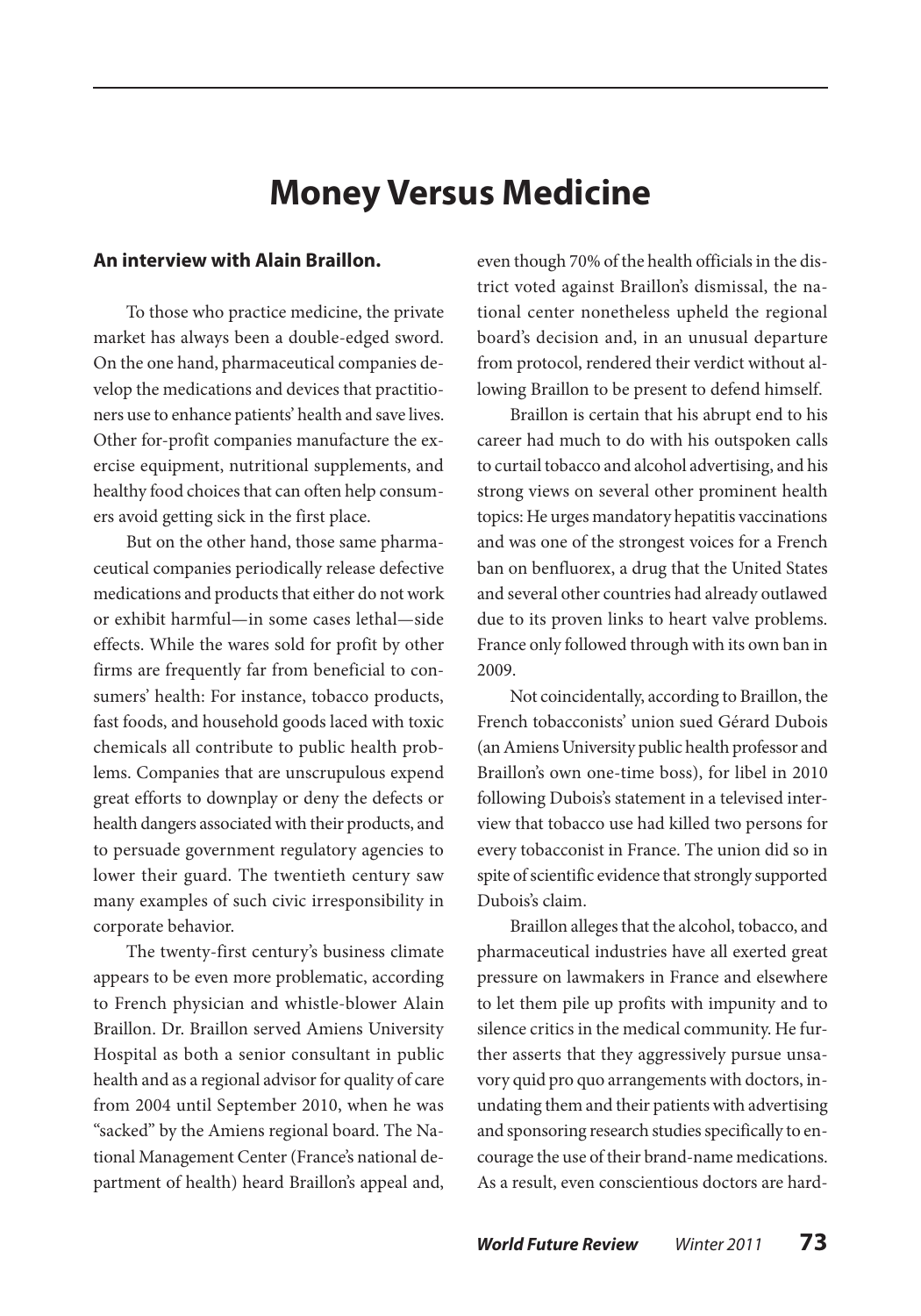pressed to distinguish reliable new products and drugs from spurious, under-tested, and potentially harmful ones.

Braillon argues that unless consumers and honest physicians organize to counter the influence of industry lobbying, the power of unethical business interests to exert undue influence over law makers and doctors and endanger public health will only expand. He discussed his concerns with Rick Docksai, World Future Review assistant editor.

**World Future Review:** I had believed that the tobacco industries no longer held much credibility. The percentages of adults who smoke has been declining for many years, and almost everybody understands now that smoking heightens your risk of cancer and other health problems. But clearly, your experience proves otherwise. What power do tobacco industries still have? How are they still able to impose their will on public policy-making, after everything that we now know about the dangers of tobacco?

**Alain Braillon:** Let's call a spade a spade! There is a real clash of discourses between the language we use and the language we should be using. Language, like the media, both shapes and reflects social values. Accordingly, inadequate language reflects inadequate involvement to face the challenges. One out of two smokers will die from smoking-related diseases. Moreover, what is sold on the market is not tobacco but a mixture of additives. For instance, ammonia is added to increase the alkalinity of smoke and increase the amount of nicotine in the free form rather than in the bound form of nicotine salts. This "ammonia technology" or "crack nicotine" was essential to the "soul" of Marlboro. So I use different terms such as "death industry" and "TOX-bacco."

Despite the fact that one out of two people addicted to TOX-bacco died from related diseases, the number of people addicted to TOXbacco continues to rise! The death industry is continuously recruiting, targeting society's most vulnerable members, the youngest! The epidemic is spreading as a wildfire in the developing countries while it is only partially controlled in developed countries. In the United States, the prevalence of smoking only declined from 20.9% in 2005 to 19.3% in 2010, far from meeting the Healthy People 2010 objective to reduce cigarette smoking among adults to less than 12%.

[**Editor's Note:** Healthy People is an ongoing U.S. government objective that sets multiple public-health goals and 10-year spans for meeting them. Healthy People 2010 ran from 2000 until 2010, and was succeeded by Healthy People 2020. You can read more about Healthy People and the U.S. government agencies behind it at: www .healthypeople.gov.]

Worldwide, over five million people die each year from TOX-bacco use and the expected figure could be more than eight million by 2030. Philip Morris International embodies the power of this industry. This company alone has 77,000 employees, generates \$27 billion a year in revenue, and boasts \$107 billion of capitalization. This giant just filed a suit in the World Bank's International Centre for Settlement of Investment to dispute against courageous little Uruguay (Gross Domestic Product of \$44 billion) which became the first country in the world to require that 80% of a cigarette package be devoted to health warnings. In June 2011, Phillip Morris International also disputed Australia's plain cigarette packaging antismoking legislation.

It is the same in the United States. The Food and Drug Administration released in June 2011 nine new warnings to go into effect in September 2012. District Judge Richard Leon sided with tobacco companies and granted a temporary injunc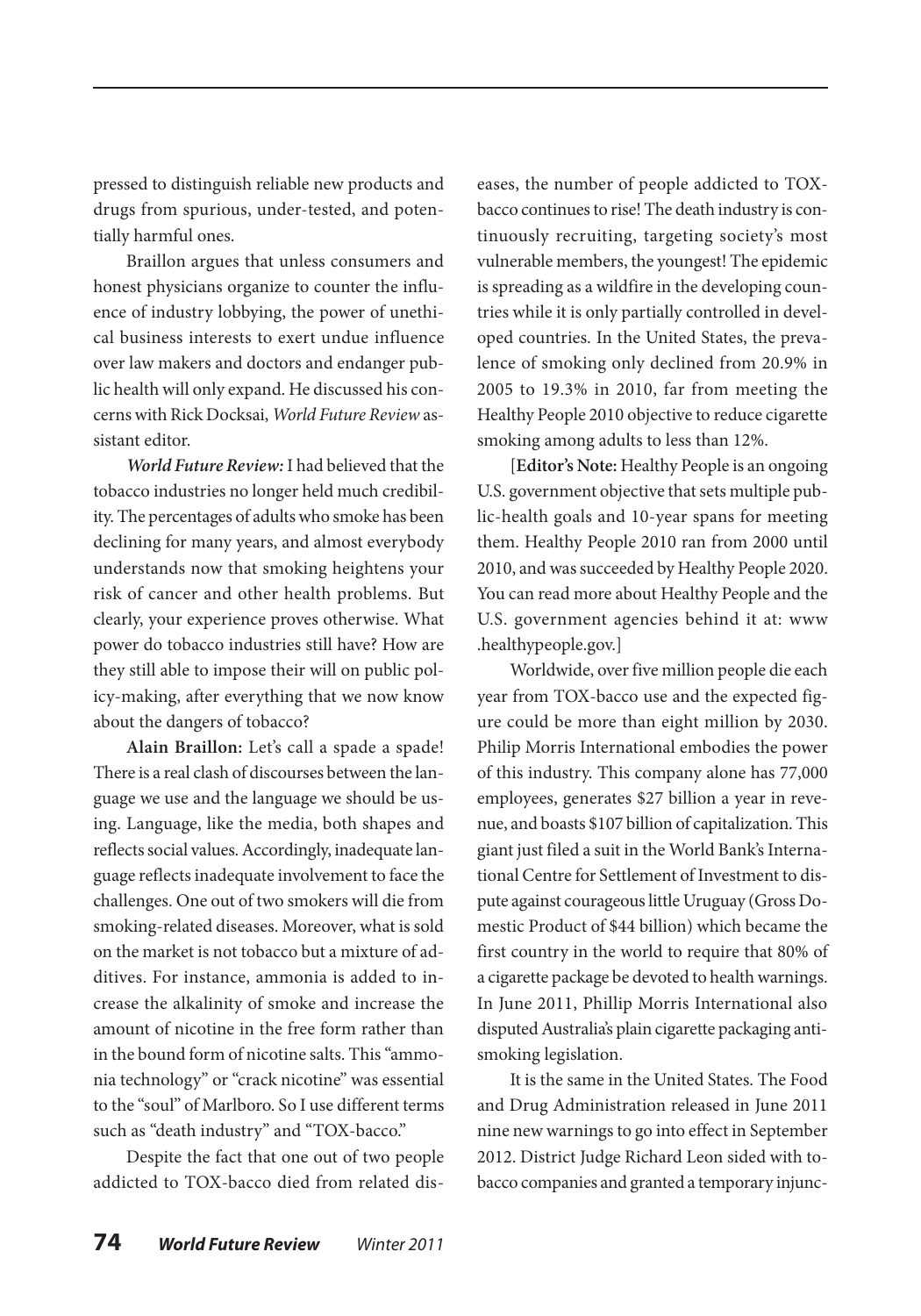tion, saying they would likely prevail in their lawsuit challenging the requirement as unconstitutional because it compels speech in violation of the First Amendment. The Obama administration has appealed the judge's ruling that blocked requirements for tobacco companies to display graphic images on cigarette packages.

Health warnings on cigarette pack are one of the most powerful tools for tobacco control. But their relative prominence reflects a complex balance between government's concerns about their citizens' health and the influence of the tobacco lobby.

France was only the 39th country in the world to enforce the Framework Convention on Tobacco Control (the world's first global public health treaty which was negotiated under the auspices of the World Health Organization) recommendation about pictures on packages in 2011. The French government allowed the death industry an unbelievable two years for discussions plus a one-year grace period for using up stocks. Last but not least, the required size is only 30% of the front or 40% of the back. Philip Morris has not disputed France's decision!

France has become an exception among rich countries by flying in the face of evidence-based public policy. There is also long-standing evidence of the effectiveness of higher tobacco prices in reducing tobacco consumption. In developed countries, roughly a 10% rise in price decreases sales by 4%. In 2004, Jean Pierre Raffarin, Jacques Chirac's Prime minister, announced a freeze on tobacco taxes for four years—"a good compromise," according to the president of the Tobacconists Union. On May 30, 2011, Xavier Bertand, [French President Nicolas] Sarkozy's minister of health, announced that he will maintain the freeze, despite France having seen a 2% increase in smoking prevalence during the past five years, which is an exception among rich countries.

In France, the turnover of the tobacco industry has shown a 3% rise from 2008 to 2009, despite the global economic crisis. There are evidences that the French government is not far from being regarded as breaching Article 5.3 of the Framework Convention on Tobacco Control, which requires protecting public health policies from the tobacco industry influence.

But let's come back to the United States. There is an alarming lack of decline in TOX-bacco use. Local governments are responsible, but most neglect the issue. California is one of the few exceptions, with a 13% prevalence of smoking.

In 2009, President Obama signed legislation giving the Food and Drug Administration the authority to regulate the marketing and manufacturing of tobacco products. In September of that year, the agency ended the sale of flavored cigarettes—chocolate, vanilla, strawberry, etc.—which had aimed to lure children and women into smoking. This looks fine, but again it is another example of a flawed policy: The agency has not yet banned menthol cigarettes, the most used!

This tricky additive is the worst. Menthol was added to cigarettes to reach new consumers—e.g., women, who perceive the minty aroma of menthol cigarettes to be more socially acceptable than non-menthol cigarettes. Menthol also led to an increase in smoking among teens, African Americans, and those with low incomes. Lastly, menthol smokers are less successful at quitting. Surprisingly, in March 2011, the Food and Drug Administration's (FDA's) Tobacco Products Scientific Advisory Committee issued a report that failed to recommend a ban on menthol cigarettes. No one can understand why. The FDA said its decision was to be expected in fall of 2011.

Is the term "industry" appropriate? TOXbacco dealers also fraudulently undermined and discredited the scientific consensus that passive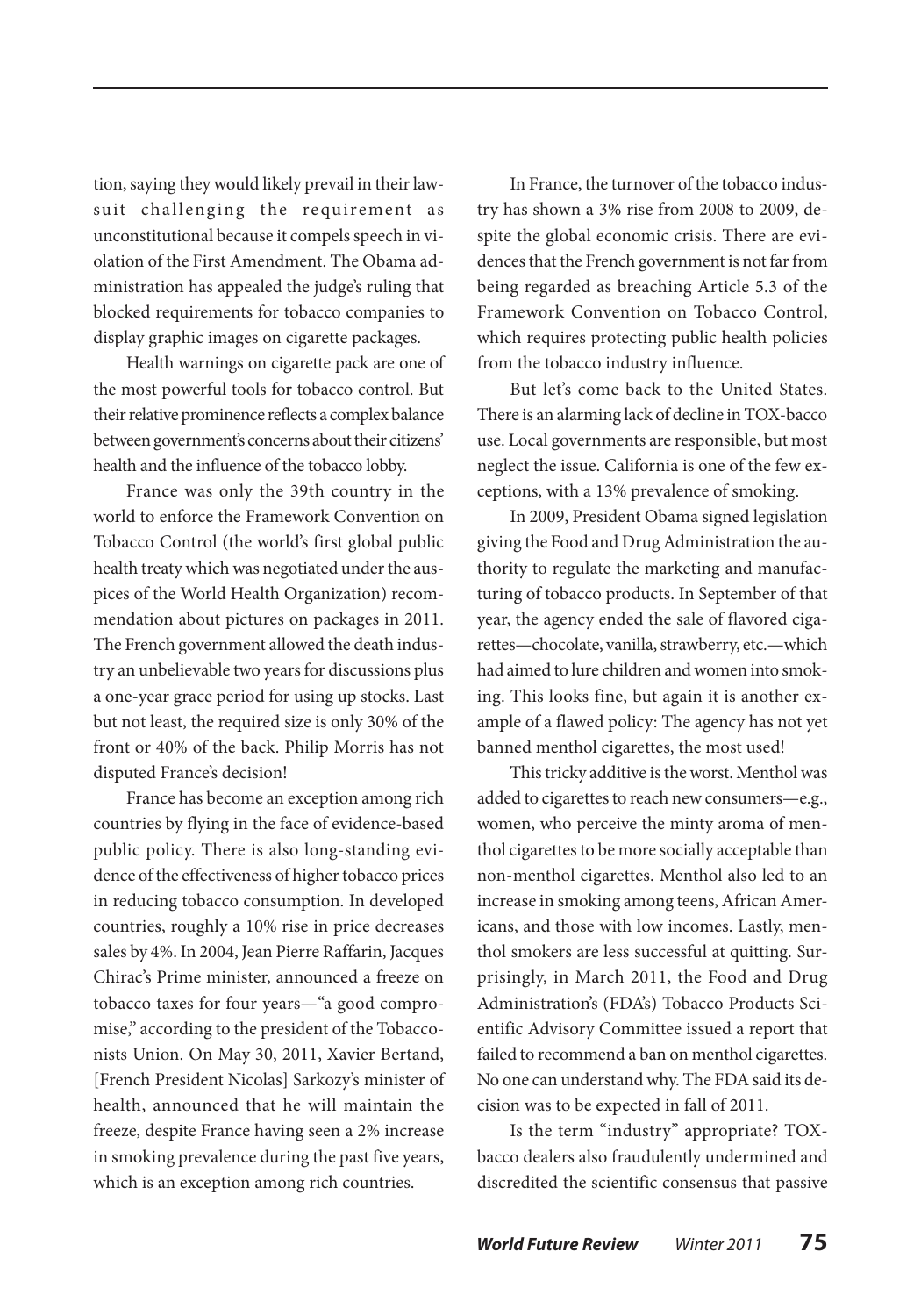smoking causes diseases. On September 22, 1999, the U.S. Department of Justice filed a racketeering lawsuit against Philip Morris and others. Judge Kessler found that they had: (a) conspired to minimize, distort and confuse the public about the health hazards of smoking; and (b) publicly denied, while internally acknowledging, that secondhand smoke was harmful to nonsmokers, and destroyed documents relevant to litigation.

The ruling found that the defendants undertook joint efforts to undermine and discredit the scientific consensus that passive smoking causes disease, notably by controlling research findings via paid consultants. The ruling also concluded that defendants still continued to fraudulently deny the health effects of passive smoking. On May 22, 2009, a three-judge panel of the Washington, D.C., U.S. Court of Appeals unanimously upheld the 2006 Lower Court's ruling.

In 2000, the European Union filed a civil suit in New York under the Racketeer Influenced and Corrupt Organizations Act (RICO) against Philip Morris, R. J. Reynolds Nabisco and Japan Tobacco. All ended up in July 2004 with an agreement (Memorandum of Understanding, an unenforceable, non-binding agreement) between Phillip Morris and the EU. Phillip Morris undertook to pay \$1.25 billion to compensate and close the issue of the damage done. It looked like almost pocket change. In Canada, many lawsuits were successful, and a wholly owned subsidiary of R.J. Reynolds Tobacco Company pled guilty to charges related to its involvement in smuggling cigarettes from the United States into Canada.

An estimated 446,000 Americans die each year from smoking-related diseases. That's the equivalent of two full Airbus A-380s crashing every week day plus three crashing every Saturday and Sunday). TOX-bacco costs the health care system \$193 billion every year.

**WFR:** It's becoming common, so I am told, for physicians to have excessively strong ties to certain pharmaceutical companies and to publish articles touting those companies' products without disclosing their ties. It's understandable why this would present a major conflict of interest. But articles are peer-reviewed, after all. Why isn't the peer-review process sufficient to screen out questionable research? How do the industry-influenced doctors elude the peer review process and thereby disseminate their false findings or inadequately screened medical products to an unknowing public?

**Braillon:** Drug companies have long kept secret details of the payments they make to doctors and others for marketing their drugs. Pharmaceutical companies spend more on marketing than on research. President Obama signed the Physician Payment Sunshine Act, which requires pharmaceutical companies and other medical industries to report all direct payments or gifts over \$10 that are made to physicians.

In an August 2011 article that was published on the Web site of Doctors for America, Maggie Kozel wrote: "Physicians have always had a complex relationship with the health care industries." [**Editor's note:** Doctors for America is a U.S. based association of physicians and medical students working to make U.S. medical care more accessible, affordable, and effective. Maggie Kozel is a retired physician who teaches medicine and independently writes about health-care issues. You can read Kozel's statement at: http://www.drsforamerica.org/blog/the-sunshine-provision-raising-awareness-of-marketing-in-the-health-careindustry#.Tu\_TJXrMfGg]

Again there is a real clash of discourses between the language we use in and the language we should be using. "Complex" means "very lucrative." If you want to know if your health pro-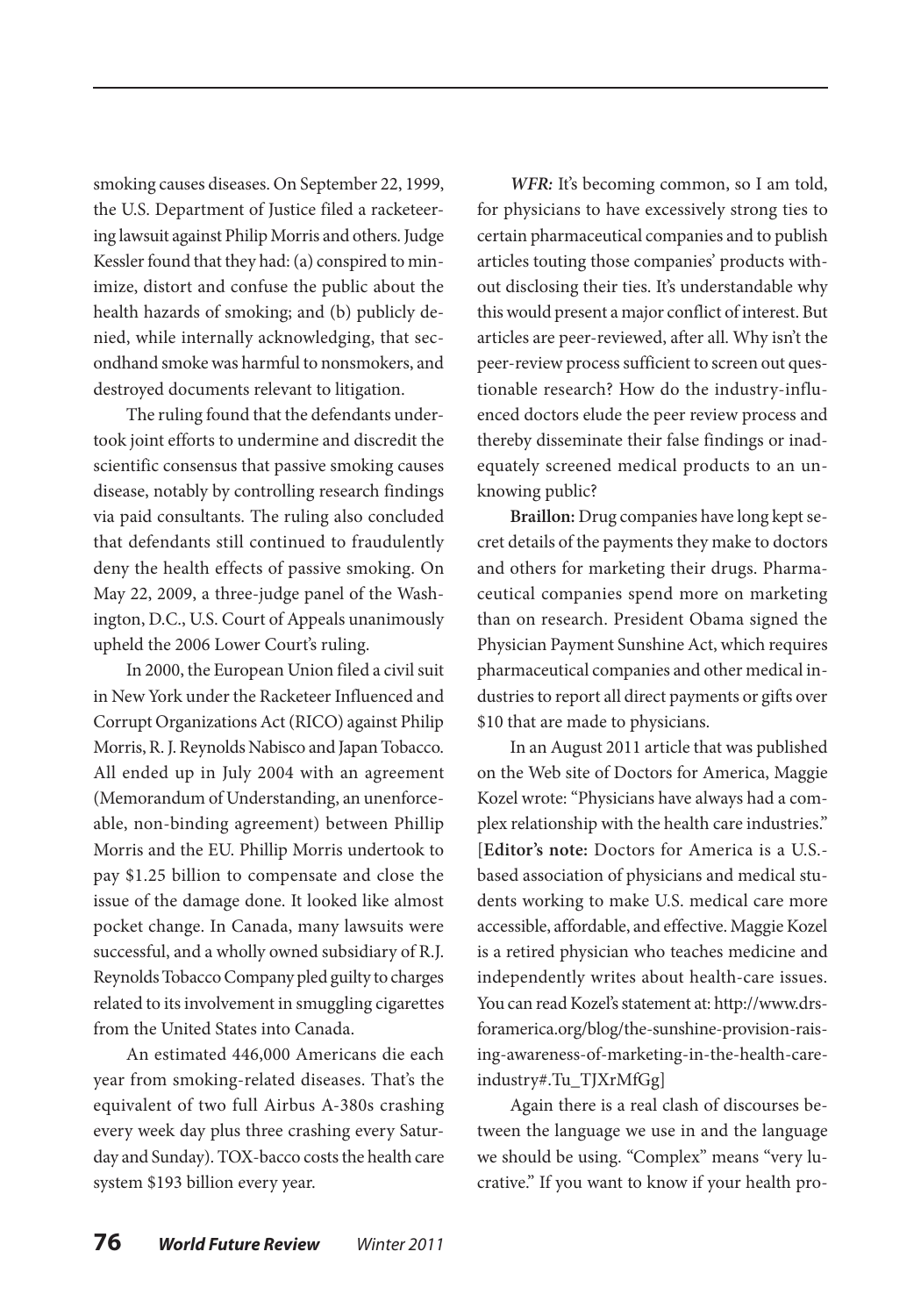fessional received drug company money, look at: http://projects.propublica.org/docdollars. And do not forget that conflict disclosed does not mean conflict resolved!

Editing is about money, and profits are easier to make from online publication. Research is about publishing. Everyone knows "publish or perish." The peer review process is a cheap process that cannot regulate this system. The editor does not pay the reviewer for his or her time and energy. The reviewer has only access to the manuscript and not to the raw data. Accordingly, the result is an enduring and ever-growing avalanche of low-quality research.

This has been well known for a long time. Drummond Rennie, deputy editor of the Journal of the American Medical Association, once said, "If peer review was a drug it would never be allowed onto the market." The Journal published a systematic review in 2002 that concluded that "Editorial peer review, although widely used, is largely untested and its effects are uncertain."

The nation's largest accounting firms, along with numerous watchdogs and regulators, all failed to catch the multibillion-dollar Madoff investment scam. Peer reviewers are just poor volunteers. Peer review is the weakest system that you can imagine.

**WFR:** Generally speaking, to what degree might the medical/corporate conflicts of interest that you describe increase overall health-care costs—for example by doctors encouraging costly and inefficient tests and treatments?

**Braillon:** Conflicts of interest do escalate increases in overall health-care costs. Indeed "Pill them, and bill them" may seem to be the new credo. This is true for both curative and preventive medicine.

The New York Times revealed that an Abbott executive wrote an e-mail celebrating a day in August 2008—"the biggest day he remembered hearing about." On that single day, Dr. Mark Midei inserted 30 Abbott cardiac stents. Two days later, an Abbott sales representative spent more than \$2,000 on a barbecue dinner at Midei's home. A fortune is spent on procedures that people don't need and that may only harm them. Despite proper assessment, dilating and stenting of various arteries (including renal and carotid) has spread like wildfire since the 1980s. Patients had to wait until recently to learn that most of these vascular procedures provide no benefit over drug treatments and may cause serious complications.

Among patients receiving implantable cardioverter-defibrillators, more than one out of five do not meet evidence-based criteria for implantation, according to a study published in 2011 by Al-Khatib in the Journal of the American Medical Association.

For preventive medicine, the situation can be even worse, as evidenced by the screening for prostate cancer. Richard J. Ablin recently wrote:

I never dreamed that my discovery four decades ago would lead to such a profit-driven public health disaster. The medical community must confront reality and stop the inappropriate use of PSA screening (prostate-specific antigen screening; a standard test for diagnosing prostate cancer). Doing so would save billions of dollars and rescue millions of men from unnecessary, debilitating treatments.

Also in the New York Times, Gardiner Harris provided a clear summary: "From 1986 through 2005, one million men received surgery, radiation therapy, or both who would not have been treated without a PSA test, according to the task force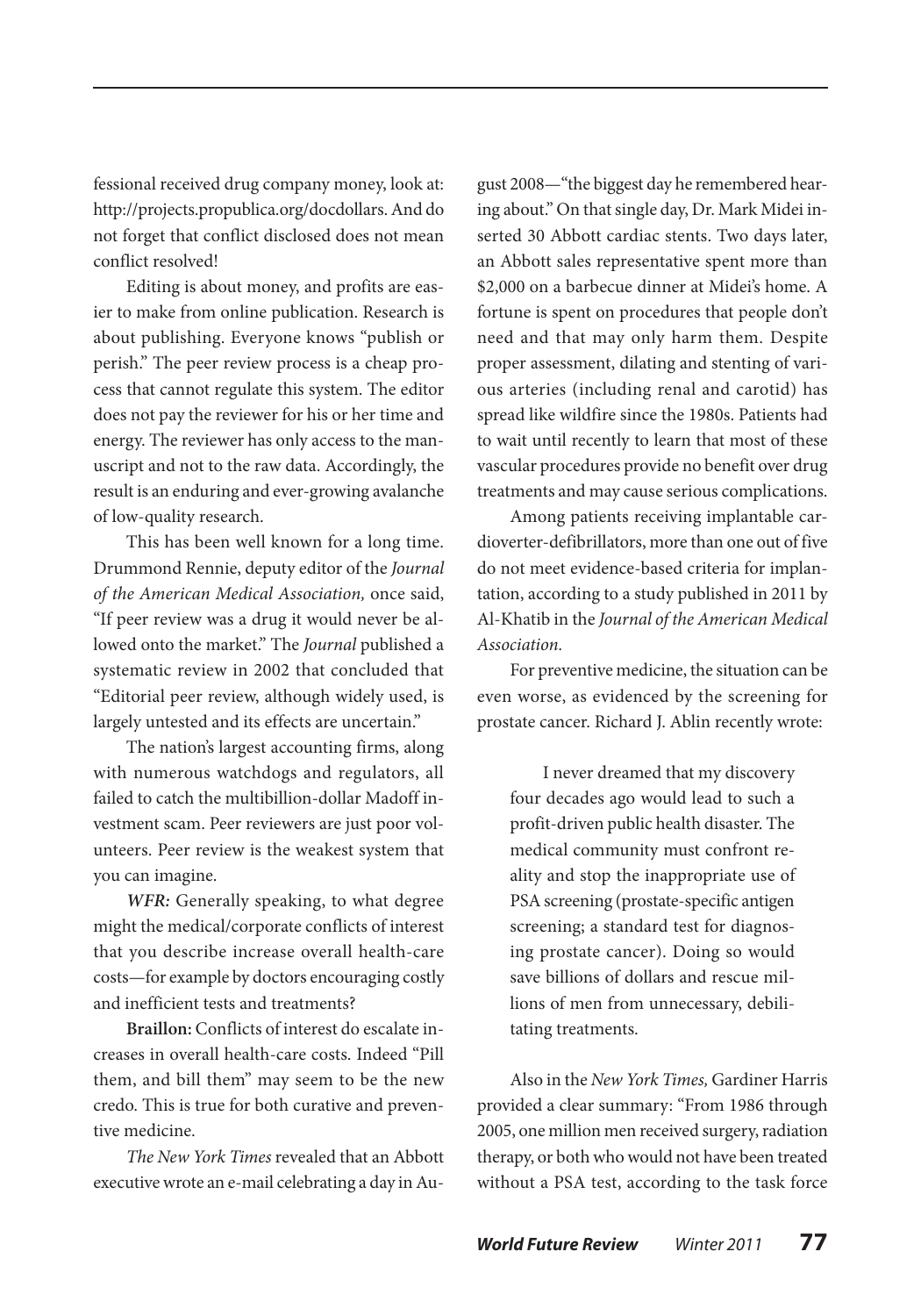[U.S. Preventive Services Task Force]. Among them, at least 5,000 died soon after surgery and 10,000 to 70,000 suffered serious complications. Half had persistent blood in their semen, and 200,000 to 300,000 suffered impotence, incontinence or both."

In 2010, Michael J. Barry wrote a piece in the Archives of Internal Medicine about the options for treatment of clinically localized prostate cancer. The title is also the bottom line: "The prostate cancer treatment bazaar."

In an ideal world every doctor would only practice evidenced-based medicine. Sadly, we are still far from the ideal. Too many doctors rely on hope and forget the basic principle "Primun non nocere" [a Latin phrase that means "First, do no harm"]. Even worse, some doctors rely on hype from money makers.

By contrast, look at "Less is More," in the Archives of Internal Medicine. [**Editor's note:** The Archives of Internal Medicine is an international journal of peer-reviewed articles on research in internal medicine. It is published twice a month. "Less is More," a recurring feature, reports "cases in which less health care results in better health." http://archinte.ama-assn.org.] This brilliant section highlights patient safety issues associated with adverse events and the overuse of unnecessary medical care. Progress leads to positive health gains but there are inevitably inappropriate applications. Now the degree of inappropriateness is a major concern.

**WFR:** Servier's drug Mediator stayed on the market for 33 years, causing nearly 2,000 deaths during that time frame, until finally being removed in 2009 [**Editor's note:** You can read more about the case at: http://www.thelancet.com/ journals/lancet/article/PIIS0140-6736(11) 60334-6/fulltext)]. How common is it for the physician-corporate conflicts of interest to endanger people's health—i.e., doctors prescribing drugs that were not adequately tested for safety and efficacy? More importantly, how hopeful are you that scandals such as the one surrounding Mediator will lead to reforms that will make such tragedies less common?

**Braillon:** The Mediator scandal is not an isolated one. The European Medicines Agency (EMA) granted a marketing authorization for vinflunine in June 2009 despite Bristol Pharmaceuticals having previously said that it hoped to submit the drug to the FDA in 2008 but had given up.

The regulatory process before patient access to drugs is complex, but the principle is simple: Raise the bar for drug approval. This is just common sense. Agencies must protect the patients, not the interests of companies concerned by their impatient shareholders. Indulgency or hopes are not the solution.

Anti-cancer drugs are one example among many. The industry had aggressively managed to lower the level of drug benefit used for cancer drug approval. This results in accelerated approval. Richard Pazdur, the FDA director for oncology drugs products, had repeatedly, over a long span of time, insisted that the bar was too low. He showed that clinical benefit was confirmed in only one out of two post-approval trials and that many ineffective drugs remain on the market for an unacceptable time to the exclusive benefit of the manufacturer (the early approval process allows an incredible mean saving of five years in terms of availability on the market).

**WFR:** Europe's governments and the U.S. government are all struggling economically right now, and most of them anticipate substantially cutting their expenditures over the next few years and maybe even longer. If money is that scarce, then governments might be less able to (1) support honest medical research, (2) support health care infrastruc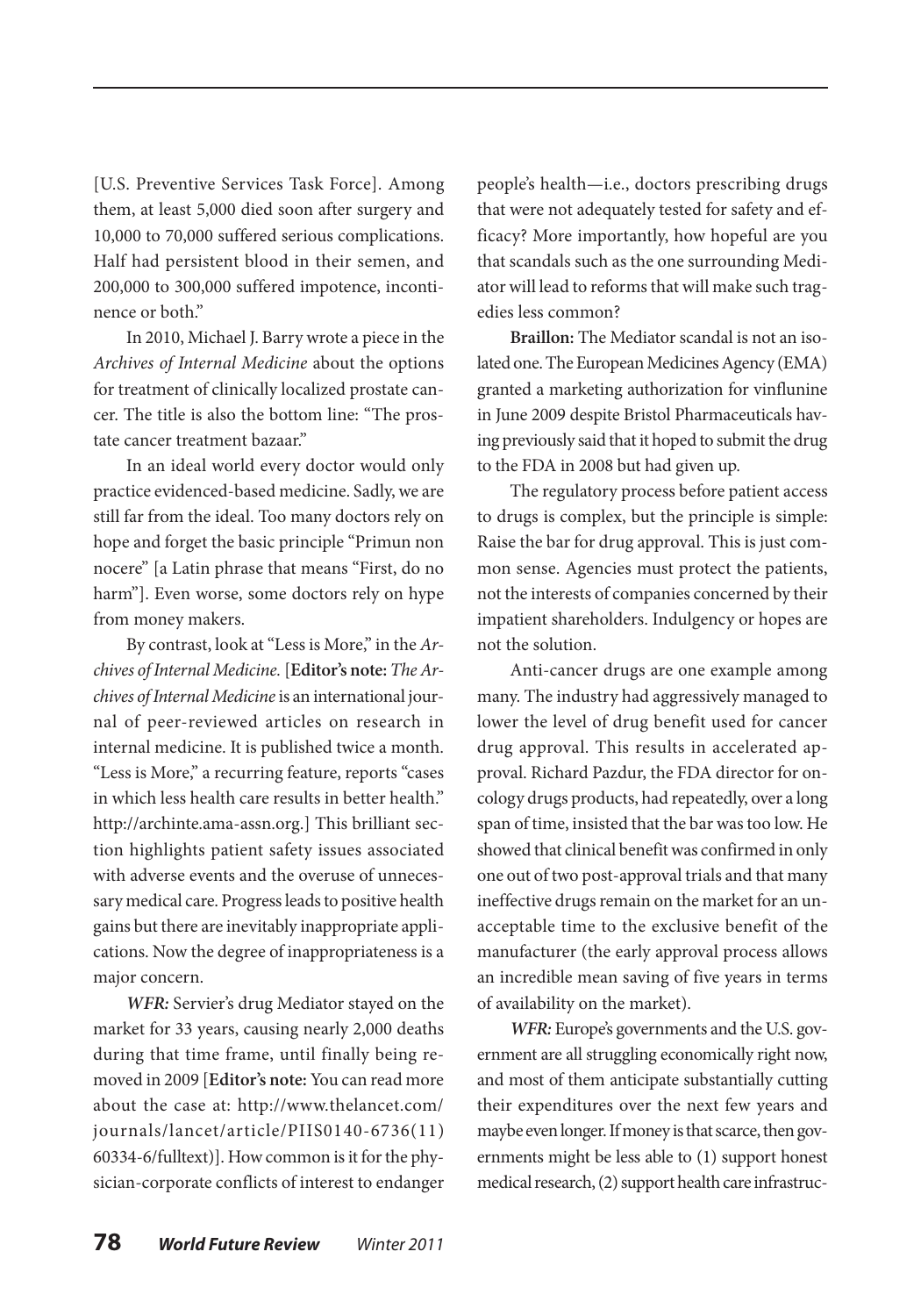ture in general, and (3) police private industries to make sure that they are not unduly corrupting medicine. In that case, physicians and health facilities could become even more dependent on corporate patronage and even more susceptible to excess corporate influence. What do you think?

**Braillon:** First, there many priorities: justice, education, etc. Health care is not the only one. Indeed, money is always scarce and the present crisis should not be used as an excuse for governments to accede to excess corporate influence.

But as taxpayers, we know that the system can perform far better. The model must be more efficient. The cost of non-quality is incredible. Nonquality is not only waste, but damage. The United States ranks first in the world for health-care spending (\$8,000 per capita, 17.4% of Gross Domestic Product) but benchmarks consistently show that the United States underperforms both on health outcomes and access, compared to other countries. In contrast, the United Kingdom spends only \$3,500 per capita and 9.8% of GDP for health care but ranks among the very best for performance.

Indeed, research must be stimulated, but blindly pouring out money is not the solution. Taxes reduction is a simpler incentive to help promote research.

Regarding corruption by private industry, laws must be implemented and enforced. Public Citizen has made the diagnosis: "While the defense industry used to be the biggest defrauder of the federal government under the False Claims Act (FCA), a law enacted in 1863 to prevent military contractor fraud, the pharmaceutical industry has greatly overtaken the defense industry."

Settlements for criminal and civil monetary penalties reached a total of \$20 billion in penalties during the 1991-2010 interval; three-quarters of the settlements and penalties have occurred in the 2006-2010 interval. In late 2011, Merck agreed with

the U.S. Department of Justice to pay \$950 million to resolve criminal and civil charges over the promotion and marketing of rofecoxib (Vioxx). Glaxo agreed for \$3 billion to the U.S. government to settle civil and criminal investigations into its sales practices for numerous drugs. It is Glaxo's fourth case since April 2008. Now Glaxo also ranks first for the amount surpassing the previous record of \$2.3 billion by Pfizer in 2009.

These may seem large amounts but they have clearly failed to encourage good corporate practice. The FCA is only compensatory and not punitive. The \$2.3 billion for Pfizer represented only a small proportion of its overall profits, given that Bextra was marketed from 2001 to 2005 and the company's profit for the first quarter of 2011 alone was U.S. \$2.2 billion.

Clearly, pharmaceutical companies cope with the FCA—their huge profits largely compensate for the settlements. Non-punitive anti-fraud laws do not stop pharmaceutical companies from engaging in fraudulent activities.

**WFR:** To what degree can the public university labs or the "angel" firms, which assist cashpoor researchers, provide viable alternatives and counterweights to the corporations? Or, to what degree are doctors truly dependent on the established pharmaceutical industry?

**Braillon:** Angels are not the solution. They are too few, and as you know, angels are sterile: They cannot reproduce themselves. The system should maintain a position stimulating both independence and performance.

The pharmaceutical industry spends more on marketing than on research. This is a major problem. It is not just advertising; it is also the recruiting of "Key Opinion Leaders" from the universities. "Key Opinion Leader" is a commonplace euphemism used for famous professors recruited by "pharmarketers," which means in fact "Golden Opinion Molders."